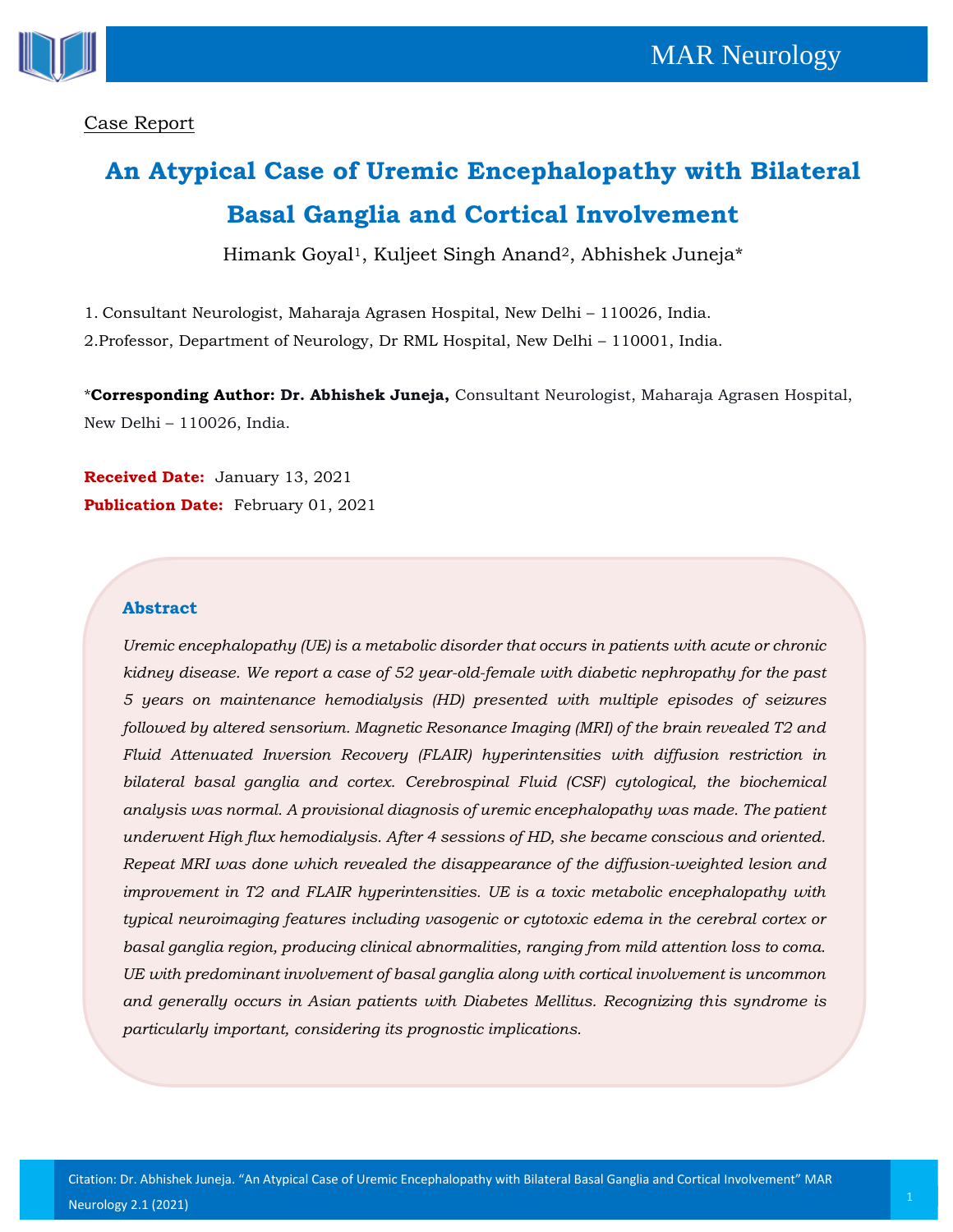

#### **Introduction:**

Uremic encephalopathy (UE) is a metabolic disorder that occurs in patients with acute or chronic kidney disease. **(**1, 2**)** This toxic encephalopathy is a result of endogenous uremic toxins, which may present as mild impairment of attention to unconsciousness. It may present as headache, alteration in sleep architecture and extrapyramidal disorders. **(**3, 4**)** The pattern of brain imaging can be a cortical, subcortical, white matter or basal ganglia involvement. Uremic encephalopathy specific imaging feature is also known as the lentiform fork sign. The lentiform fork sign although classically described in uremic encephalopathy, has also been reported in other metabolic disorders such as metabolic acidosis, methanol intoxication and dialysis disequilibrium syndrome. **(**2, 5**)** Involvement of basal ganglia is less common. Asian and diabetic patients are particularly susceptible to such involvement. **(**6, 7**)**

Here, we report a case of a patient with diabetic nephropathy patient with UE and acute bilateral basal ganglia and cortical lesions.

#### **Case Report:**

A 52 year-old-female with diabetic nephropathy for the past 5 years on maintenance hemodialysis (HD) presented with multiple episodes of seizures followed by altered sensorium. The patient was admitted and given antiepileptic medication. On examination, the patient was having an altered sensorium with a Glasgow Coma Scale (GCS) score of 7/15. She was intubated because of poor GCS. Her vitals were stable and routine blood investigations revealed urea of 335 mg/dl, creatinine of 7.2 mg/dl, calcium 7.2 mg/dl, sodium 135 mEq/L, potassium of 4.5 mEq/L. Magnetic Resonance Imaging (MRI) of the brain revealed T2 and Fluid Attenuated Inversion Recovery (FLAIR) hyperintensities with diffusion restriction in bilateral basal ganglia and cortex (Fig 1,2). Cerebrospinal Fluid (CSF) cytological, the biochemical analysis was normal. CSF neuroviral (Herpes Simplex, Japanese Encephalitis, Cytomegalovirus, Enterovirus) and the autoimmune panel were unremarkable.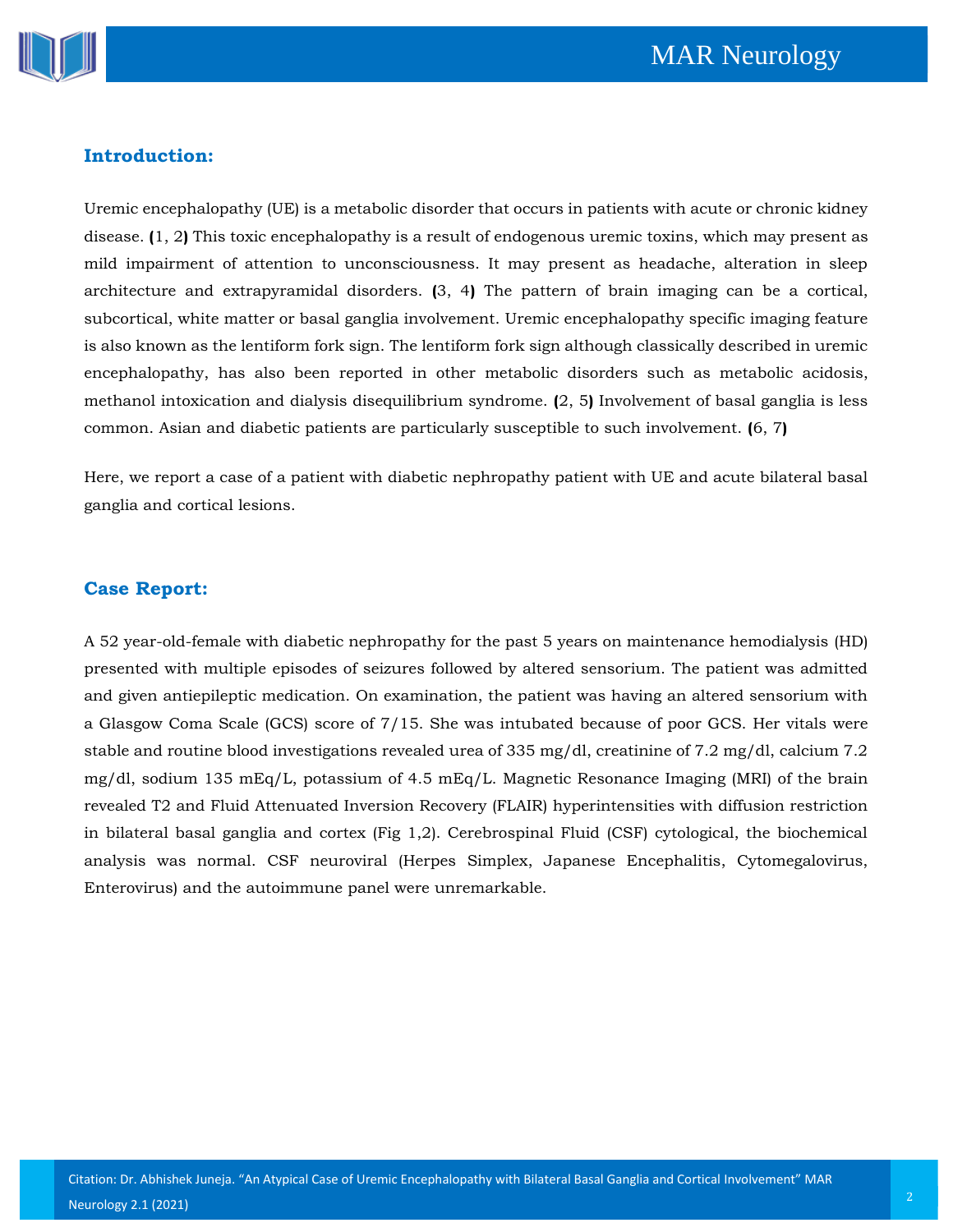



Figure 1 MRI brain FLAIR/T2 sequence showing bilateral basal ganglia and cortical hyperintensities.



Figure 2 – MRI brain FLAIR/T2 sequence showing bilateral basal ganglia and cortical hyperintensities.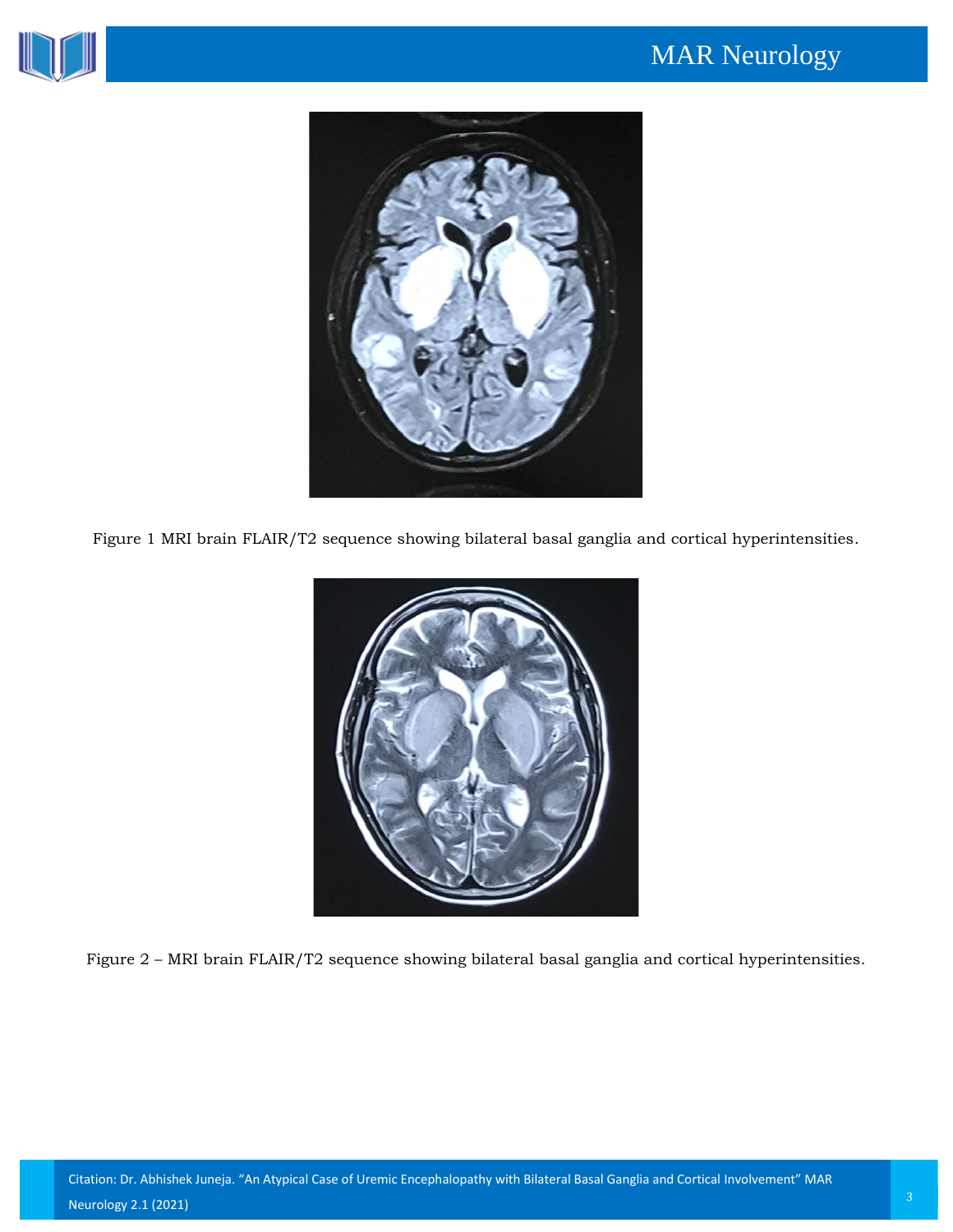



Fig 3 – MRI brain FLAIR sequence showing resolution of basal ganglia hyperintensities post hemodialysis.

A provisional diagnosis of uremic encephalopathy was made. The patient underwent High flux hemodialysis. Her sensorium improved slightly after the first session and she was weaned off mechanical ventilation. After 4 sessions of HD, she became conscious and oriented. Repeat renal function tests revealed a blood urea of 105 mg/dl and serum creatinine of 2.3 mg/dl. Repeat MRI was done which revealed the disappearance of the diffusion-weighted lesion and improvement in T2 and FLAIR hyperintensities (Fig 3). The patient was discharged to follow up in Nephrology OPD.

#### **Discussion:**

Uremic encephalopathy, a well-known complication of renal failure, constitutes a brain syndrome that may present either acutely or subacutely manifesting as various symptom complex. This complication usually results from brain edema. **(**8, 9**)**

The brain edema may be vasogenic or cytotoxic. The vasogenic edema involves the cortex and the clinicopathological findings are reversible with dialysis. Cytotoxic edema usually involves more metabolically active basal ganglia and is not fully reversible. **(**9**)**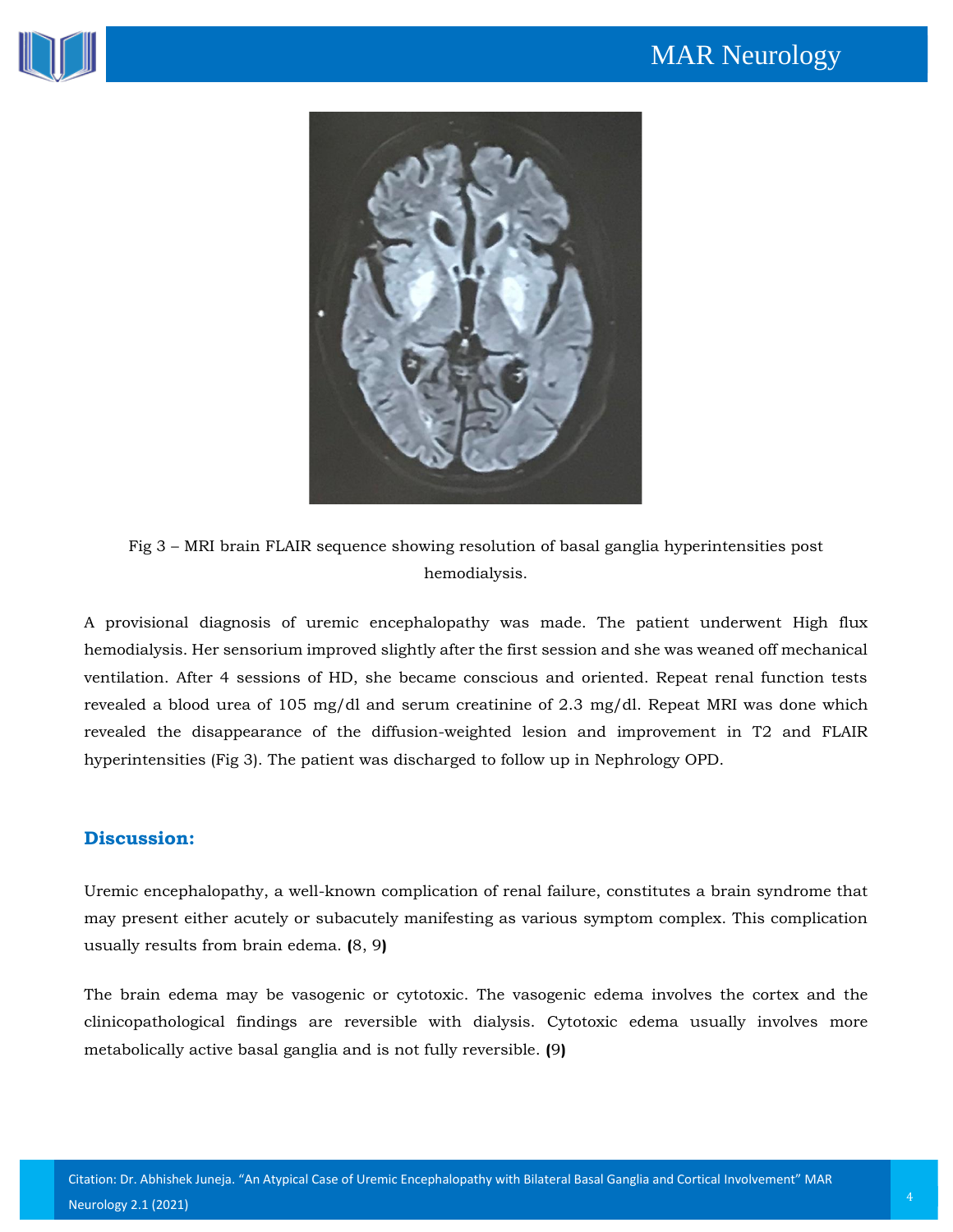## MAR Neurology



The pathogenesis is incompletely understood. Various factors have been implicated including uremia, methyl guanidine, aluminum, changes in brain osmolality, hypo- and hyper-glycemia, fluctuations in blood pressure and metabolic acidosis. Possible mechanisms attributed are impairment of cerebral vascular autoregulation, changes in blood barrier permeability and cerebral oxygen consumption. **(**10**)**

UE is a toxic metabolic encephalopathy with typical neuroimaging features including vasogenic or cytotoxic edema in the cerebral cortex or basal ganglia region, producing clinical abnormalities, ranging from mild attention loss to coma. UE with predominant involvement of basal ganglia along with cortical involvement is uncommon and generally occurs in Asian patients with DM. Recognizing this syndrome is particularly important, considering its prognostic implications.

#### **References**

1. Raskin NH, Fishman RA. "[Neurologic disorders in renal failure \(first of two parts\)](https://www.google.com/search?sxsrf=ALeKk01S8bvrgTnWDhoYF7hj3U9PZlTc7g%3A1610780311751&ei=l44CYMagLbeR4-EPybGLyAg&q=Neurologic+disorders+in+renal+failure+%28first+of+two+parts%29&oq=Neurologic+disorders+in+renal+failure+%28first+of+two+parts%29&gs_lcp=CgZwc3ktYWIQAzoHCCMQ6gIQJ1DTigFY04oBYPSRAWgBcAF4AIABxQGIAcUBkgEDMC4xmAEAoAEBoAECqgEHZ3dzLXdperABCsABAQ&sclient=psy-ab&ved=0ahUKEwiGyKui8J_uAhW3yDgGHcnYAokQ4dUDCA0&uact=5)". N Engl J Med. [1976;294:143](https://www.google.com/search?sxsrf=ALeKk01S8bvrgTnWDhoYF7hj3U9PZlTc7g%3A1610780311751&ei=l44CYMagLbeR4-EPybGLyAg&q=Neurologic+disorders+in+renal+failure+%28first+of+two+parts%29&oq=Neurologic+disorders+in+renal+failure+%28first+of+two+parts%29&gs_lcp=CgZwc3ktYWIQAzoHCCMQ6gIQJ1DTigFY04oBYPSRAWgBcAF4AIABxQGIAcUBkgEDMC4xmAEAoAEBoAECqgEHZ3dzLXdperABCsABAQ&sclient=psy-ab&ved=0ahUKEwiGyKui8J_uAhW3yDgGHcnYAokQ4dUDCA0&uact=5)–8.

2. Kim DM, Lee IH, Song CJ. "[Uremic encephalopathy: MR imaging findings and clinical correlation](https://www.google.com/search?sxsrf=ALeKk03N4_nyBbtwXJq4mIbyqTKR-EV-aA%3A1610780293564&ei=hY4CYMDwIbiD4-EPk7KzyAo&q=Uremic+encephalopathy%3A+MR+imaging+findings+and+clinical+correlation&oq=Uremic+encephalopathy%3A+MR+imaging+findings+and+clinical+correlation&gs_lcp=CgZwc3ktYWIQAzoHCCMQ6gIQJ1Dhf1jhf2DfgwFoAXABeACAAX6IAX6SAQMwLjGYAQCgAQGgAQKqAQdnd3Mtd2l6sAEKwAEB&sclient=psy-ab&ved=0ahUKEwiAx9WZ8J_uAhW4wTgGHRPZDKkQ4dUDCA0&uact=5)". [AJNR Am J Neuroradiol. 2016;37\(9\):1604](https://www.google.com/search?sxsrf=ALeKk03N4_nyBbtwXJq4mIbyqTKR-EV-aA%3A1610780293564&ei=hY4CYMDwIbiD4-EPk7KzyAo&q=Uremic+encephalopathy%3A+MR+imaging+findings+and+clinical+correlation&oq=Uremic+encephalopathy%3A+MR+imaging+findings+and+clinical+correlation&gs_lcp=CgZwc3ktYWIQAzoHCCMQ6gIQJ1Dhf1jhf2DfgwFoAXABeACAAX6IAX6SAQMwLjGYAQCgAQGgAQKqAQdnd3Mtd2l6sAEKwAEB&sclient=psy-ab&ved=0ahUKEwiAx9WZ8J_uAhW4wTgGHRPZDKkQ4dUDCA0&uact=5)–9.

3. Finelli PF, Singh JU. "[A syndrome of bilateral symmetrical basal ganglia lesions in diabetic dialysis](https://www.google.com/search?sxsrf=ALeKk03laT_3O7qjv4wzYnMumuY7KE3v1A%3A1610780270202&ei=bo4CYOnjC72a4-EPj_WS4Ag&q=A+syndrome+of+bilateral+symmetrical+basal+ganglia+lesions+in+diabetic+dialysis+patients&oq=A+syndrome+of+bilateral+symmetrical+basal+ganglia+lesions+in+diabetic+dialysis+patients&gs_lcp=CgZwc3ktYWIQAzoHCCMQ6gIQJ1DpkAFY6ZABYM2UAWgBcAF4AIABoQGIAaEBkgEDMC4xmAEAoAEBoAECqgEHZ3dzLXdperABCsABAQ&sclient=psy-ab&ved=0ahUKEwjp0sOO8J_uAhU9zTgGHY-6BIwQ4dUDCA0&uact=5)  patients"[. Am J Kidney Dis. 2014;63\(2\):286](https://www.google.com/search?sxsrf=ALeKk03laT_3O7qjv4wzYnMumuY7KE3v1A%3A1610780270202&ei=bo4CYOnjC72a4-EPj_WS4Ag&q=A+syndrome+of+bilateral+symmetrical+basal+ganglia+lesions+in+diabetic+dialysis+patients&oq=A+syndrome+of+bilateral+symmetrical+basal+ganglia+lesions+in+diabetic+dialysis+patients&gs_lcp=CgZwc3ktYWIQAzoHCCMQ6gIQJ1DpkAFY6ZABYM2UAWgBcAF4AIABoQGIAaEBkgEDMC4xmAEAoAEBoAECqgEHZ3dzLXdperABCsABAQ&sclient=psy-ab&ved=0ahUKEwjp0sOO8J_uAhU9zTgGHY-6BIwQ4dUDCA0&uact=5)–8.

4. Seifter JL, Samuels MA. "[Uremic encephalopathy and other brain disorders associated with renal](https://www.google.com/search?sxsrf=ALeKk03uroVArzZTlB2QJjZCPAw6tu0Rpw%3A1610780252898&ei=XI4CYLOhNoKc4-EPnb6v4AM&q=Uremic+encephalopathy+and+other+brain+disorders+associated+with+renal+failure&oq=Uremic+encephalopathy+and+other+brain+disorders+associated+with+renal+failure&gs_lcp=CgZwc3ktYWIQAzIFCAAQyQM6BwgjEOoCECdQ2nJY2nJgn3doAXAAeACAAXCIAXCSAQMwLjGYAQCgAQGgAQKqAQdnd3Mtd2l6sAEKwAEB&sclient=psy-ab&ved=0ahUKEwizv6OG8J_uAhUCzjgGHR3fCzwQ4dUDCA0&uact=5)  failure"[. Semin Neurol. 2011;31\(2\):139](https://www.google.com/search?sxsrf=ALeKk03uroVArzZTlB2QJjZCPAw6tu0Rpw%3A1610780252898&ei=XI4CYLOhNoKc4-EPnb6v4AM&q=Uremic+encephalopathy+and+other+brain+disorders+associated+with+renal+failure&oq=Uremic+encephalopathy+and+other+brain+disorders+associated+with+renal+failure&gs_lcp=CgZwc3ktYWIQAzIFCAAQyQM6BwgjEOoCECdQ2nJY2nJgn3doAXAAeACAAXCIAXCSAQMwLjGYAQCgAQGgAQKqAQdnd3Mtd2l6sAEKwAEB&sclient=psy-ab&ved=0ahUKEwizv6OG8J_uAhUCzjgGHR3fCzwQ4dUDCA0&uact=5)–43.

5. Pruss H, Siebert E, Masuhr F. "[Reversible cytotoxic brain edema and facial weakness in uremic](https://www.google.com/search?sxsrf=ALeKk03N-72_Bb6L-Z41wDn22rXgxxWuAA%3A1610780232100&ei=SI4CYMvYBcqZ4-EPn5yVEA&q=Reversible+cytotoxic+brain+edema+and+facial+weakness+in+uremic+encephalopathy&oq=Reversible+cytotoxic+brain+edema+and+facial+weakness+in+uremic+encephalopathy&gs_lcp=CgZwc3ktYWIQAzoHCCMQ6gIQJ1C9lgFYvZYBYPyZAWgBcAB4AIABf4gBf5IBAzAuMZgBAKABAaABAqoBB2d3cy13aXqwAQrAAQE&sclient=psy-ab&ved=0ahUKEwjLnK7875_uAhXKzDgGHR9OBQIQ4dUDCA0&uact=5)  encephalopathy"[. J Neurol. 2009;256\(8\):1372](https://www.google.com/search?sxsrf=ALeKk03N-72_Bb6L-Z41wDn22rXgxxWuAA%3A1610780232100&ei=SI4CYMvYBcqZ4-EPn5yVEA&q=Reversible+cytotoxic+brain+edema+and+facial+weakness+in+uremic+encephalopathy&oq=Reversible+cytotoxic+brain+edema+and+facial+weakness+in+uremic+encephalopathy&gs_lcp=CgZwc3ktYWIQAzoHCCMQ6gIQJ1C9lgFYvZYBYPyZAWgBcAB4AIABf4gBf5IBAzAuMZgBAKABAaABAqoBB2d3cy13aXqwAQrAAQE&sclient=psy-ab&ved=0ahUKEwjLnK7875_uAhXKzDgGHR9OBQIQ4dUDCA0&uact=5)–3.

6. Wang HC, Brown P, Lees AJ. "[Acute movement disorders with bilateral basal ganglia lesions in](https://www.google.com/search?sxsrf=ALeKk034ekWecDzICWRYsbKPG5tLg1u_Qw%3A1610780215724&ei=N44CYNfcK--N4-EPtaWO4AQ&q=Acute+movement+disorders+with+bilateral+basal+ganglia+lesions+in+uremia&oq=Acute+movement+disorders+with+bilateral+basal+ganglia+lesions+in+uremia&gs_lcp=CgZwc3ktYWIQAzoHCCMQ6gIQJ1DbdFjbdGDLeGgBcAF4AIABcYgBcZIBAzAuMZgBAKABAaABAqoBB2d3cy13aXqwAQrAAQE&sclient=psy-ab&ved=0ahUKEwiX1Mb075_uAhXvxjgGHbWSA0wQ4dUDCA0&uact=5)  uremia"[. Mov Disord. 1998;13\(6\):952](https://www.google.com/search?sxsrf=ALeKk034ekWecDzICWRYsbKPG5tLg1u_Qw%3A1610780215724&ei=N44CYNfcK--N4-EPtaWO4AQ&q=Acute+movement+disorders+with+bilateral+basal+ganglia+lesions+in+uremia&oq=Acute+movement+disorders+with+bilateral+basal+ganglia+lesions+in+uremia&gs_lcp=CgZwc3ktYWIQAzoHCCMQ6gIQJ1DbdFjbdGDLeGgBcAF4AIABcYgBcZIBAzAuMZgBAKABAaABAqoBB2d3cy13aXqwAQrAAQE&sclient=psy-ab&ved=0ahUKEwiX1Mb075_uAhXvxjgGHbWSA0wQ4dUDCA0&uact=5)–7.

7. [Okada J, Yoshikawa K, Matsuo H, Kanno K, Oouchi M.](https://www.google.com/search?sxsrf=ALeKk01oNFcUw1Z_dj5qzUNKHOBg6cNf3g%3A1610780195010&ei=I44CYPcB-Jfj4Q_KpLCIBg&q=Reversible+MRI+and+CT+findings+in+uremic+encephalopathy&oq=Reversible+MRI+and+CT+findings+in+uremic+encephalopathy&gs_lcp=CgZwc3ktYWIQAzIFCAAQzQI6BwgjEOoCECdQv4UBWL-FAWDPiQFoAXABeACAAeoBiAHqAZIBAzItMZgBAKABAaABAqoBB2d3cy13aXqwAQrAAQE&sclient=psy-ab&ved=0ahUKEwi3n9bq75_uAhX4yzgGHUoSDGEQ4dUDCA0&uact=5) "Reversible MRI and CT findings in uremic encephalopathy"[. Neurorad. 1991;33\(6\):524](https://www.google.com/search?sxsrf=ALeKk01oNFcUw1Z_dj5qzUNKHOBg6cNf3g%3A1610780195010&ei=I44CYPcB-Jfj4Q_KpLCIBg&q=Reversible+MRI+and+CT+findings+in+uremic+encephalopathy&oq=Reversible+MRI+and+CT+findings+in+uremic+encephalopathy&gs_lcp=CgZwc3ktYWIQAzIFCAAQzQI6BwgjEOoCECdQv4UBWL-FAWDPiQFoAXABeACAAeoBiAHqAZIBAzItMZgBAKABAaABAqoBB2d3cy13aXqwAQrAAQE&sclient=psy-ab&ved=0ahUKEwi3n9bq75_uAhX4yzgGHUoSDGEQ4dUDCA0&uact=5)–6.

8. Kang E, Jeon SJ, Choi SS. "[Uremic encephalopathy with atypical magnetic resonance features on](https://www.google.com/search?sxsrf=ALeKk00iLen9E1tz_Iz--LFVNrFZRrlVAQ%3A1610780174232&ei=Do4CYMfZDbeU4-EPo4uBuAc&q=Uremic+encephalopathy+with+atypical+magnetic+resonance+features+on+diffusion-weighted+images&oq=Uremic+encephalopathy+with+atypical+magnetic+resonance+features+on+diffusion-weighted+images&gs_lcp=CgZwc3ktYWIQAzoHCCMQ6gIQJ1DojQFY6I0BYJKRAWgBcAF4AIABf4gBf5IBAzAuMZgBAKABAaABAqoBB2d3cy13aXqwAQrAAQE&sclient=psy-ab&ved=0ahUKEwjHmOLg75_uAhU3yjgGHaNFAHcQ4dUDCA0&uact=5)  diffusion-weighted images"[. Korean J Radiol. 2012;13\(6\):808](https://www.google.com/search?sxsrf=ALeKk00iLen9E1tz_Iz--LFVNrFZRrlVAQ%3A1610780174232&ei=Do4CYMfZDbeU4-EPo4uBuAc&q=Uremic+encephalopathy+with+atypical+magnetic+resonance+features+on+diffusion-weighted+images&oq=Uremic+encephalopathy+with+atypical+magnetic+resonance+features+on+diffusion-weighted+images&gs_lcp=CgZwc3ktYWIQAzoHCCMQ6gIQJ1DojQFY6I0BYJKRAWgBcAF4AIABf4gBf5IBAzAuMZgBAKABAaABAqoBB2d3cy13aXqwAQrAAQE&sclient=psy-ab&ved=0ahUKEwjHmOLg75_uAhU3yjgGHaNFAHcQ4dUDCA0&uact=5)–11.